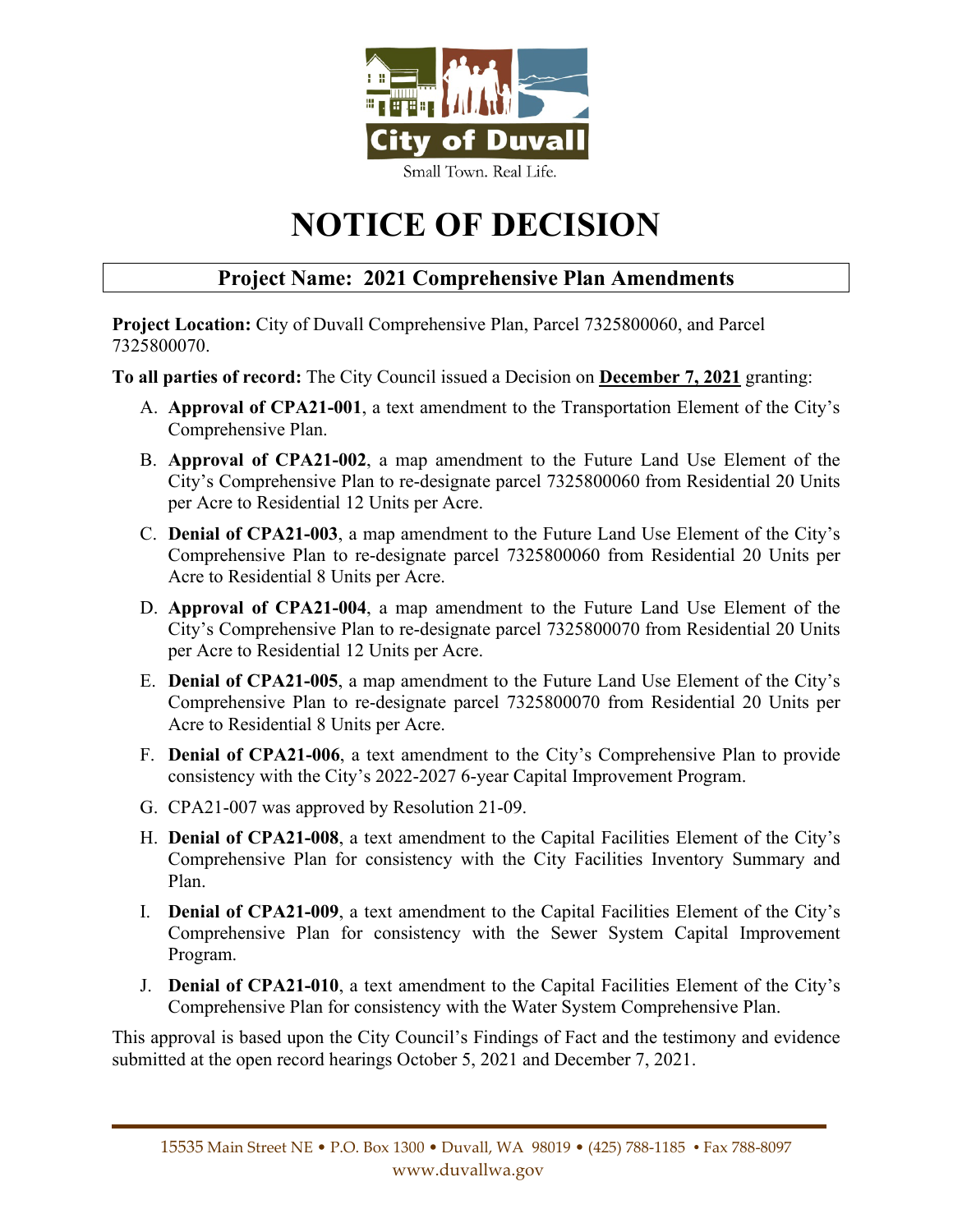The City Council's decision is appealable to King County Superior Court/Growth Management Hearings Board by the applicant or any Party of Record and must be submitted within 21 calendar days after the decision. Appeals are subject to DMC 14.08.

| <b>Appeal Closing Deadline:</b>   | Wednesday, December 29, 2021 at 4:30 P.M.    |
|-----------------------------------|----------------------------------------------|
| <b>Threshold Determination:</b>   | July 30, 2021                                |
| <b>60-Day Notice to Commerce:</b> | July 1, 2021 (CPA21-001 was on July 2, 2021) |
| Date of this Notice:              | December 10, 2021                            |
| Attoobmonter                      |                                              |

### **Attachments:**

• Resolution 21-17

**Notice:** Per RCW 36.70B.130, affected property owners may request a change in valuation for property tax purposes notwithstanding any program of revaluation.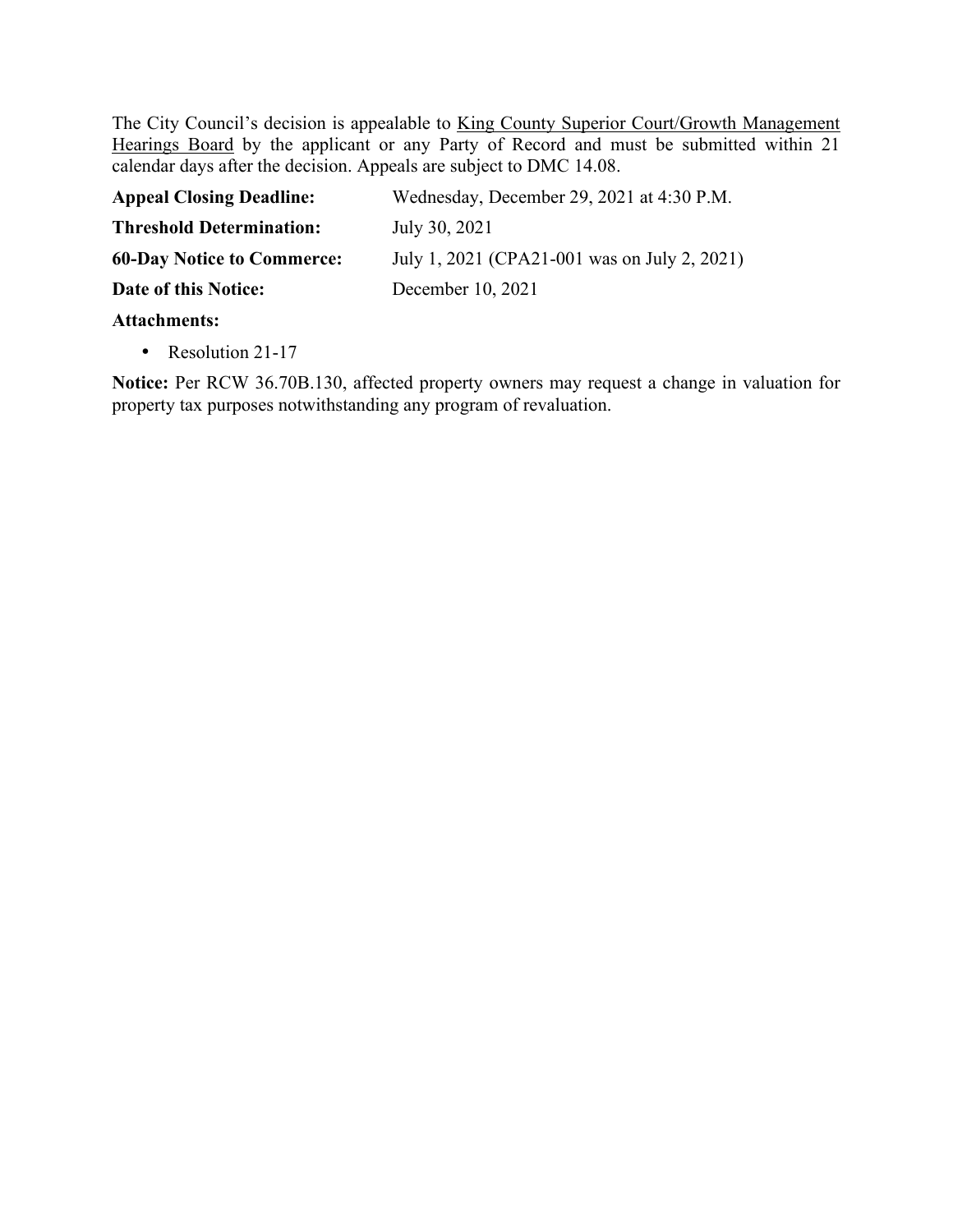## **CITY OF DUVALL WASHINGTON**

#### **RESOLUTION NO. 21-17**

**A RESOLUTION OF THE CITY COUNCIL OF THE CITY OF DUVALL, WASHINGTON, APPROVING APPLICATIONS CPA21-001 FOR A TEXT AMENDMENT TO THE TRANSPORTATION ELEMENT OF THE CITY'S COMPREHENSIVE PLAN AND CPA21-002, AND CPA21- 004 FOR AN AMENDMENT TO THE FUTURE LAND USE MAP OF THE CITY'S COMPREHENSIVE PLAN TO CHANGE THE FUTURE LAND USE DESIGNATION OF PARCELS 7325800060 AND 7325800070 FROM RESIDENTIAL 20 UNITS PER ACRE (R20) TO RESIDENTIAL 12 UNITS PER ACRE (R12) AND DENYING APPLICATIONS CPA21-003 AND CPA21-005 FOR AN AMENDMENT TO THE FUTURE LAND USE MAP OF THE CITY'S COMPREHENSIVE PLAN TO CHANGE THE FUTURE LAND USE DESIGNATION OF PARCELS 7325800060 AND 7325800070 FROM RESIDENTIAL 20 UNITS PER ACRE (R20) TO RESIDENTIAL 8 UNITS PER ACRE (R8)** 

 WHEREAS, the City of Duvall (the "City") is a code city planning under the requirements of the Revised Code of Washington (RCW) 36.70A, Growth Management Act (GMA); and

WHEREAS, the City Council adopted its 2015 Comprehensive Plan by Resolution 16-09 on June 7, 2016; and

WHEREAS, the GMA requires that the City's Comprehensive Plan be amended no more than once annually (RCW  $36.70.A.130(2)(a)$ ); and

WHEREAS, the GMA requires that proposed amendments to the City's Comprehensive Plan be considered by the City Council concurrently so the cumulative effect of the various proposals can be ascertained (RCW 36.70.A.130(2)(b)); and

WHEREAS, the City of Duvall has codified the procedures for amending the City's Comprehensive plan at Duvall Municipal Code (DMC) Chapter 14.72; and

WHEREAS, the City of Duvall published notice on August 6, 2020, seeking applications for amendments to the City's Comprehensive Plan, with a submittal deadline of September 21, 2020; and

 WHEREAS, a total of ten applications requesting amendments to the City's Comprehensive Plan were received; and

 WHEREAS, the Planning Commission made a recommendation at their November 23, 2020 meeting that the City Council include all ten applications on the City's 2021 Comprehensive Plan Amendment Docket; and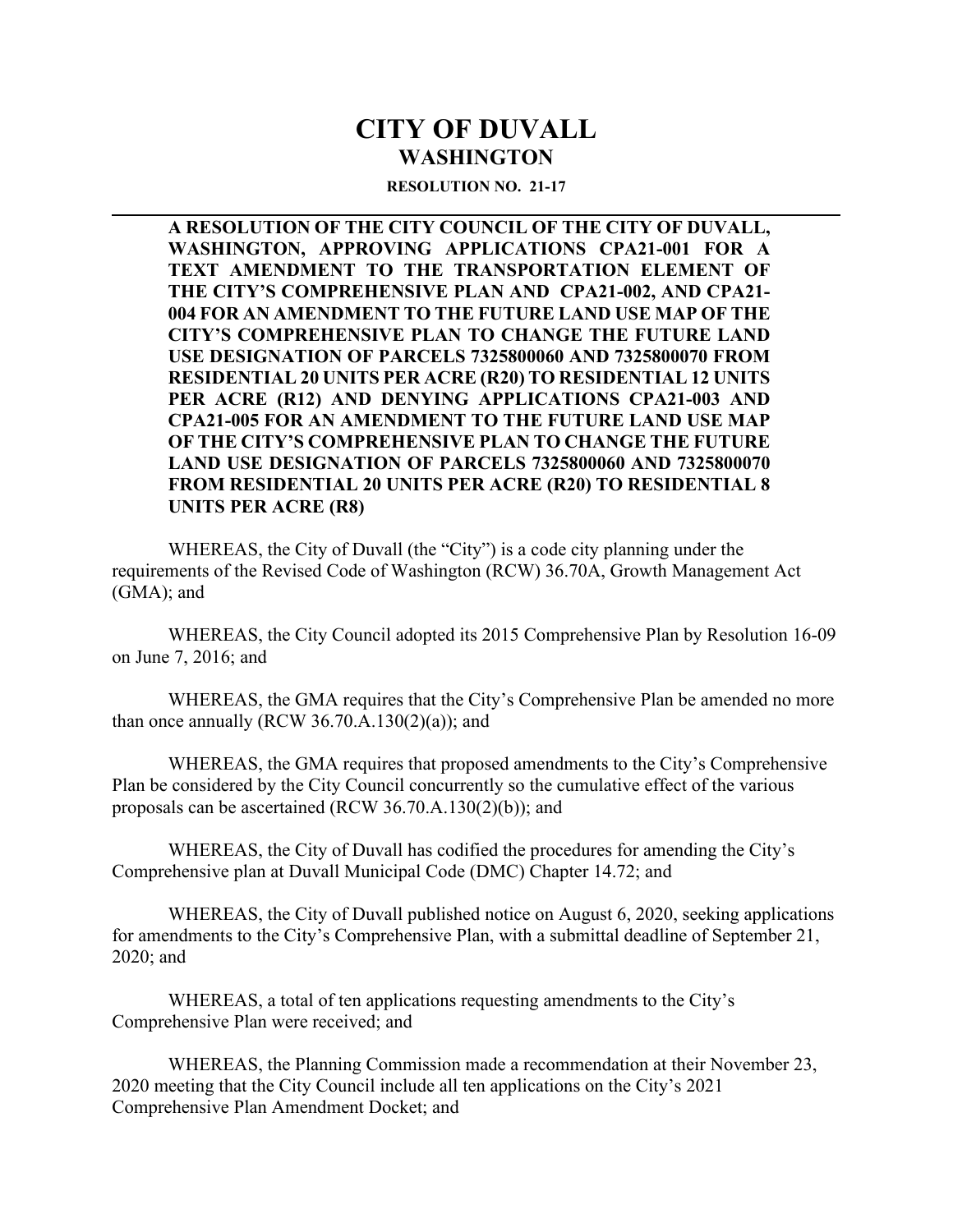WHEREAS, the City Council reviewed the Planning Commission's recommendation and approved Resolution 20-31, establishing the 2021 Docket on December 15, 2020 which included all ten applications (CPA21-001, CPA21-002, CPA21-003, CPA21-004, CPA21-005, CPA21- 006, CPA21-007, CPA21-008, CPA21-009, CPA21-010); and

 WHEREAS, the Snoqualmie Valley Mobility Coalition submitted a proposed text amendment (CPA21-001) to the Transportation Element of the City's Comprehensive Plan for the purpose of putting clearer and slightly more robust language in support of current available public transportation modes, closing the gaps and reducing barriers to enhancing public transportation, and creating regional connectivity for the City of Duvall and beyond; and

 WHEREAS, the City submitted a proposed Future Land Use Map amendment (CPA21-002) to change the land use designation of tax parcel number 7325800060 from Residential 20 Units per Acre (R20) to Residential 12 Units per Acre (R12); and

 WHEREAS, the City submitted a proposed Future Land Use Map amendment (CPA21-003) to change the land use designation of tax parcel number 7325800060 from Residential 20 Units per Acre (R20) to Residential 8 Units per Acre (R8); and

 WHEREAS, the City submitted a proposed Future Land Use Map amendment (CPA21-004) to change the land use designation of tax parcel number 7325800070 from Residential 20 Units per Acre (R20) to Residential 12 Units per Acre (R12); and

 WHEREAS, the City submitted a proposed Future Land Use Map amendment (CPA21-005) to change the land use designation of tax parcel number 7325800070 from Residential 20 Units per Acre (R20) to Residential 8 Units per Acre (R8); and

 WHEREAS, the proposed amendments to the Future Land Use Map of the 2015 Comprehensive Plan have been reviewed for internal consistency with the 2015 Comprehensive Plan and are found to be internally consistent; and

 WHEREAS, the proposed amendments to the Future Land Use Map of the 2015 Comprehensive Plan are consistent with King County Countywide Planning Policies; and

 WHERAS, the CPA21-06 and CPA 21-08 through CPA21-10 applications submitted by the Public Works Department were not completed due to staffing capacity and prioritization of its workplan in 2021; and

WHEREAS, a SEPA Threshold Determination of Non-Significance (DNS) was issued for CPA21-001, CPA21-002, CPA21-003, CPA21-004, and CPA21-005 on July 30, 2021 with a 14-day comment period that ended August 13, 2021; and

 WHEREAS, 60-Day Review Notice was sent to Commerce on July 2, 2021 for CPA21- 001 and no comments were received by the City from State agencies by August 31, 2021; and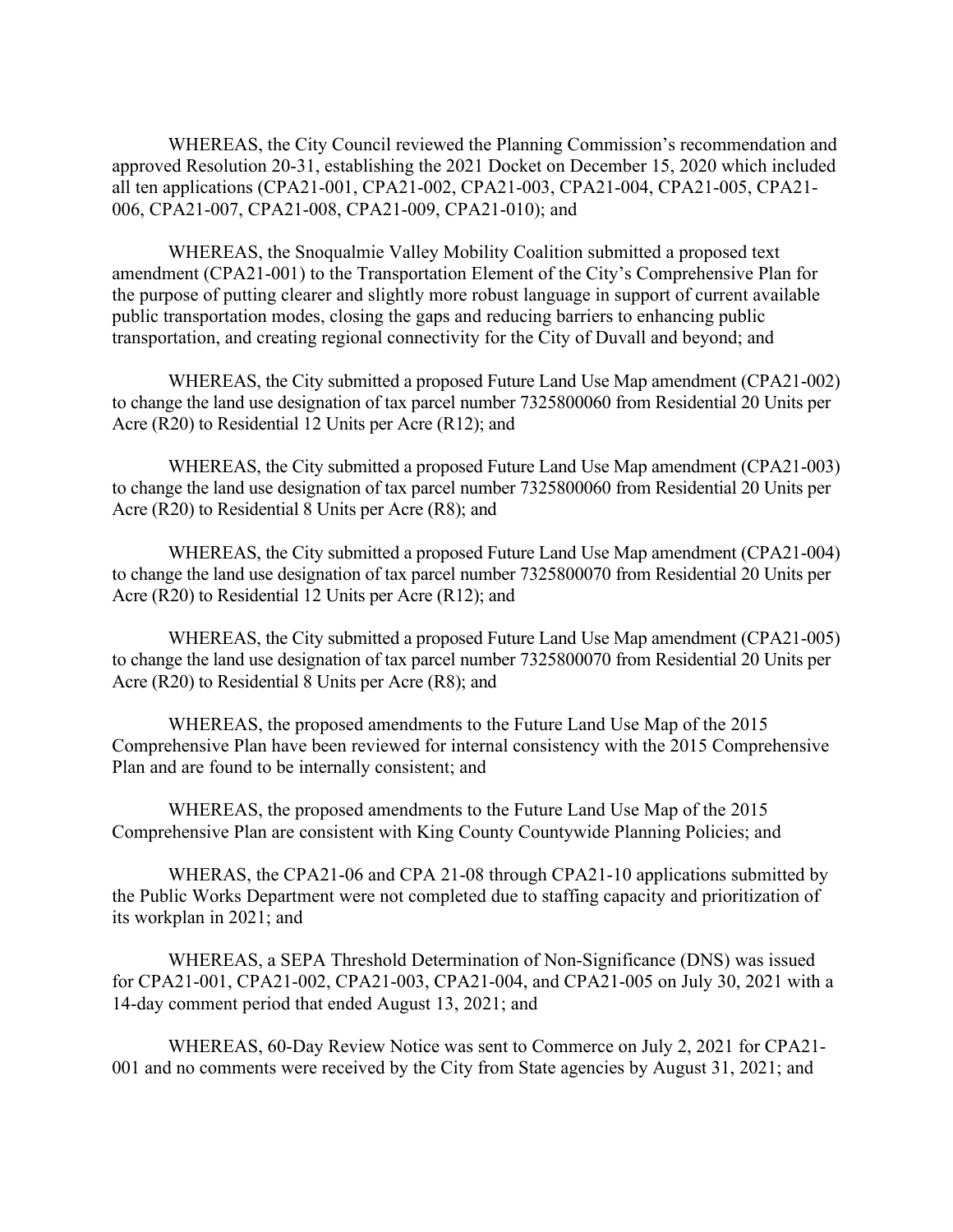WHEREAS, 60-Day Review Notice was sent to Commerce on July 1, 2021 for CPA21- 002, CPA21-003, CPA21-004, and CPA21-005 and no comments were received by the City from State agencies by August 30, 2021; and

 WHEREAS, Notice of Public Hearings for the proposed Comprehensive Plan Amendments were published in the Seattle Times on September 16, 2021 and November 1, 2021; and

 WHEREAS, Notice of Public Hearings for the proposed Comprehensive Plan Amendments were mailed to property owners within 500 feet of the subject properties proposed for re-designation on the City's Future Land Use Map on September 15, 2021 and November 1, 2021; and

 WHEREAS, on September 29, 2021 and November 10, 2021 Public Hearings on the proposed Comprehensive Plan Amendments were held before the City's Planning Commission; and

 WHEREAS, on November 10, 2021 the Planning Commission made a recommendation to the City Council that the proposed Comprehensive Plan Amendments CPA21-001, and CPA21-002 be approved; and

 WHEREAS, on November 10, 2021 the Planning Commission had a tie vote on a motion to recommend approval of CPA21-004; and

 WHEREAS, on November 10, 2021 the Planning Commission made a recommendation to the City Council that the proposed Comprehensive Plan Amendments CPA21-003, CPA21- 005, CPA21-006, CPA21-008, CPA21-009, and CPA21-010 be denied; and

 WHEREAS, on December 1, 2021 the Planning Commission made another motion to recommend approval of CPA21-004; and

 WHEREAS, on December 1, 2021 the Planning Commission made a recommendation to the City Council that the proposed Comprehensive Plan Amendment CPA21-004 be approved; and

 WHEREAS, CPA21-007, the 2022-2027 City of Duvall Six Year Transportation Improvement Plan (TIP), was approved by Resolution on May 4, 2021 (Resolution 21-09); and

 WHEREAS, on October 5, 2021 and December 1, 2021, Public Hearings on the proposed Comprehensive Plan Amendments were held before the City Council;

 NOW, THEREFORE, THE CITY COUNCIL OF THE CITY OF DUVALL, WASHINGTON, DO RESOLVE AS FOLLOWS:

 Section 1. CPA21-001 to amend the Transportation Element of the City's Comprehensive Plan incorporated herein by reference is hereby approved.